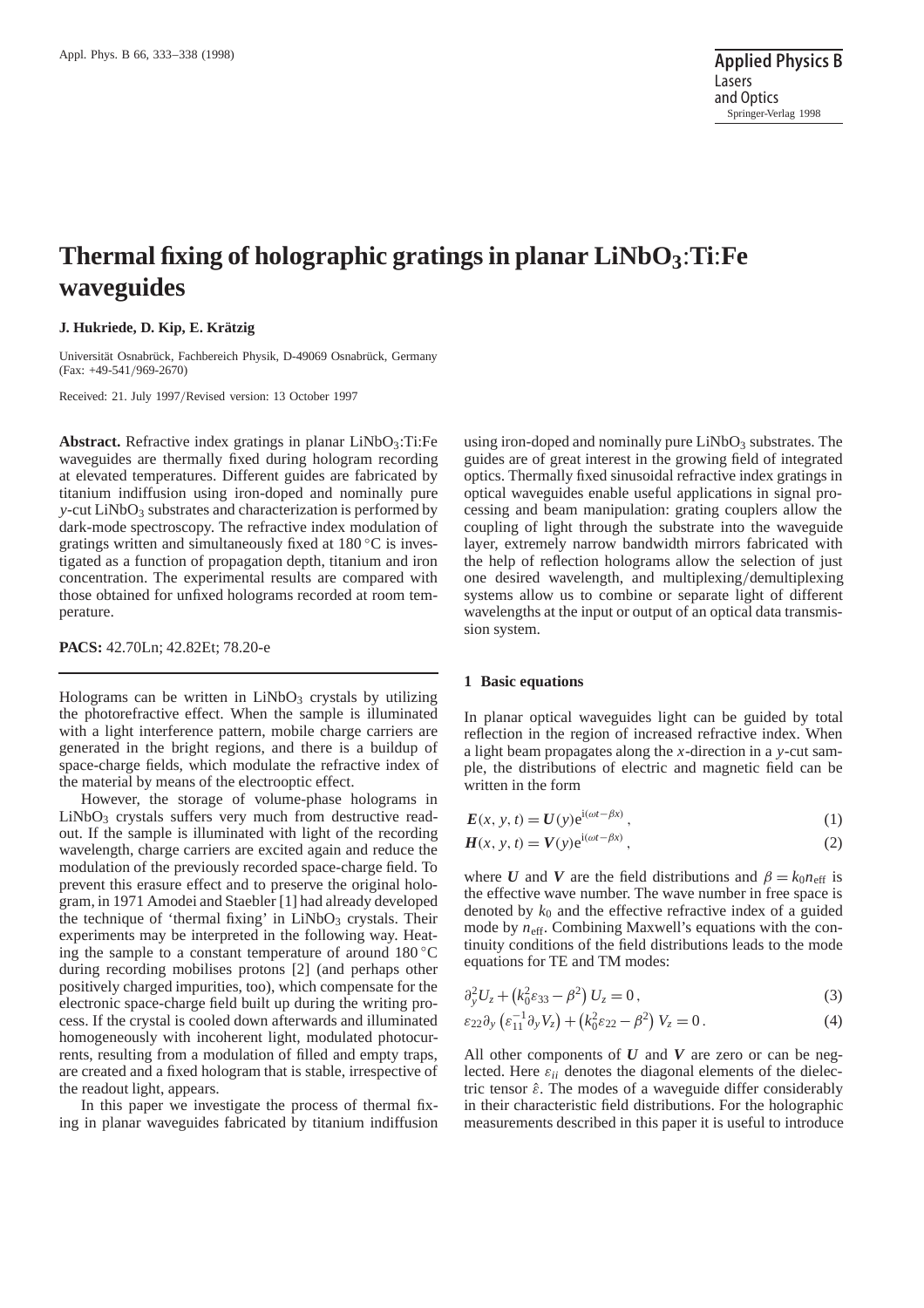the effective depth *d*eff of a guided TE mode:

$$
d_{\text{eff}} = \frac{\int y |U_z(y)|^2 dy}{\int |U_z(y)|^2 dy}.
$$
 (5)

An elementary sinusoidal hologram can be characterized by its diffraction efficiency  $\eta$ . Throughout this paper, the definition

$$
\eta = \frac{I_{\text{diff}}}{I_{\text{diff}} + I_{\text{trans}}}
$$
(6)

is used, with  $I_{\text{diff}}$  and  $I_{\text{trans}}$  as the intensities of the diffracted and the transmitted beam in the waveguide. The measurement of η using guided TE modes in *y*-cut waveguides allows us to calculate the spatially averaged refractive index modulation  $\langle \Delta n_3 \rangle$  induced by the electrooptic effect. With the help of Kogelnik's formula [3, 4] we derive

$$
\langle \Delta n_3 \rangle = \frac{\lambda \arcsin \sqrt{\eta}}{\pi s} \,. \tag{7}
$$

The parameter *s* denotes the distance the TE mode has travelled through the waveguide during hologram readout and  $\lambda$ is the corresponding wavelength. The mean value  $\langle \Delta n_3 \rangle$  is defined by

$$
\langle \Delta n_3 \rangle = \frac{\int \Delta n_3(y) |U_z(y)|^2 dy}{\int |U_z(y)|^2 dy}.
$$
 (8)

## **2 Experimental methods**

#### *2.1 Waveguide preparation*

The technique of titanium indiffusion is used to fabricate different  $LiNbO<sub>3</sub>$  waveguides in order to perform the measurements. Thin layers are deposited on  $y$ -cut  $LiNbO<sub>3</sub>$  substrates by use of an electron gun. We investigate homogeneously doped samples with an iron concentration of 674 mol ppm Fe (waveguides 1a, 1b) as well as nominally pure crystals (waveguide 2). The latter is of particular interest because undoped  $LiNbO<sub>3</sub>$  wafers of several cm diameter, especially designed for waveguide fabrication and large enough for the realization of a practical device, are readily available. The aim is to coat only certain parts of the wafer with a thin layer of iron and to perform the indiffusion afterwards. This allows us to adjust the local impurity concentration and to taylor the properties of an integrated device.

As a test, a 5-nm-thin layer of iron is indiffused for 93 h at 1030 ◦C on the top face of sample 2 where, afterwards, the waveguide layer is formed. Then, indiffusion of a 100-nmthick titanium layer is performed at a temperature of 1000 ◦C for 36 h in an argon atmosphere. Waveguide 1a was fabricated by one single indiffusion step of 80-nm titanium for 14 h at  $1000 °C$ .

Figure 1 shows the calculated distributions of iron and titanium in sample 2. Gaussian-shaped curves are obtained, if we assume a diffusion process with an exhaustive source [5]. The iron concentration is almost constant in the area of high titanium concentration defining the waveguide layer. On the other hand, the concentration of the indiffused iron finally



**Fig. 1.** Titanium and iron concentrations  $(c_{Ti}$  and  $c_{Fe}$ ) of sample 2, calculated from diffusion theory. The parameter *y* denotes the distance from the surface of the waveguide

reaches zero in the bulk material. Consequently, the refractive index modulations induced by the electrooptic effect in the bulk part of sample 2 are expected to be rather low and hardly detectable.

The reduction state of the homogeneously iron-doped samples is determined by taking absorption measurements with a Cary 17D spectrometer. Then we use the proportionality relation of the  $Fe^{2+}$  concentration and light absorption in the blue wavelength region,  $c_{Fe^{2+}} = \alpha_{477 \text{ nm}} \times$  $2.16 \times 10^{21}$  m<sup>-2</sup> [6]. Light propagation during the absorption measurements is always perpendicular to the waveguide layer, thus only an averaged absorption coefficient for the whole sample, including waveguide layer and substrate material, can be given. Therefore, this method can only be used for homogeneously doped samples. The proton concentration  $c_{H^+}$ , being of crucial importance for thermal fixing, is determined by absorption measurements as well, via a Fourier spectrometer and the relation  $c_{\text{H}^+} = \alpha_{2.8 \mu \text{m}} \times$  $1.66 \times 10^{22}$  m<sup>-2</sup> [7]. However, the restrictions mentioned before also apply.

All waveguides are investigated by means of dark-mode spectroscopy in order to determine the effective refractive indices  $n_{\text{eff},i}$  of the guided TE<sub>i</sub> modes at  $\lambda = 632.8$  nm. Each refractive index profile  $\delta n_e(y)$  is reconstructed by using an improved inverse WKB formalism [8]. With the help of this data the effective propagation depth *d*eff of a TE mode can be calculated by a numerical integration of the mode equations  $(3,4)$  and the use of  $(5)$ .

After complete experimental investigation, sample 1a is then annealed for 24 h at  $1000\,^{\circ}\text{C}$  in oxygen to diminish the refractive index profile. The modified waveguide is denoted by 'sample 1b'. Its reduction state  $(Fe^{2+}/Fe^{3+})$  is adjusted to nearly that of sample 1a by performing a short annealing treatment in an argon atmosphere at 1025 ◦C. We also check the proton concentration before and after annealing and find an increase by a factor of about four (see Table 1). Figure 2 shows the two reconstructed refractive index profiles for TE modes. Their effective depths  $d_{\text{eff}}$  at  $\lambda = 632.8$  nm are indicated by vertical lines. Note that during the annealing treatment the index profile is strongly diminished. From the surface values  $\delta n_e(y=0)$  extracted from the reconstructed profiles and data of [5] we derive a titanium concentration at the surface of  $c_{Ti}(y=0) = 0.9 \times 10^{27} \text{ m}^{-3}$  after annealing com-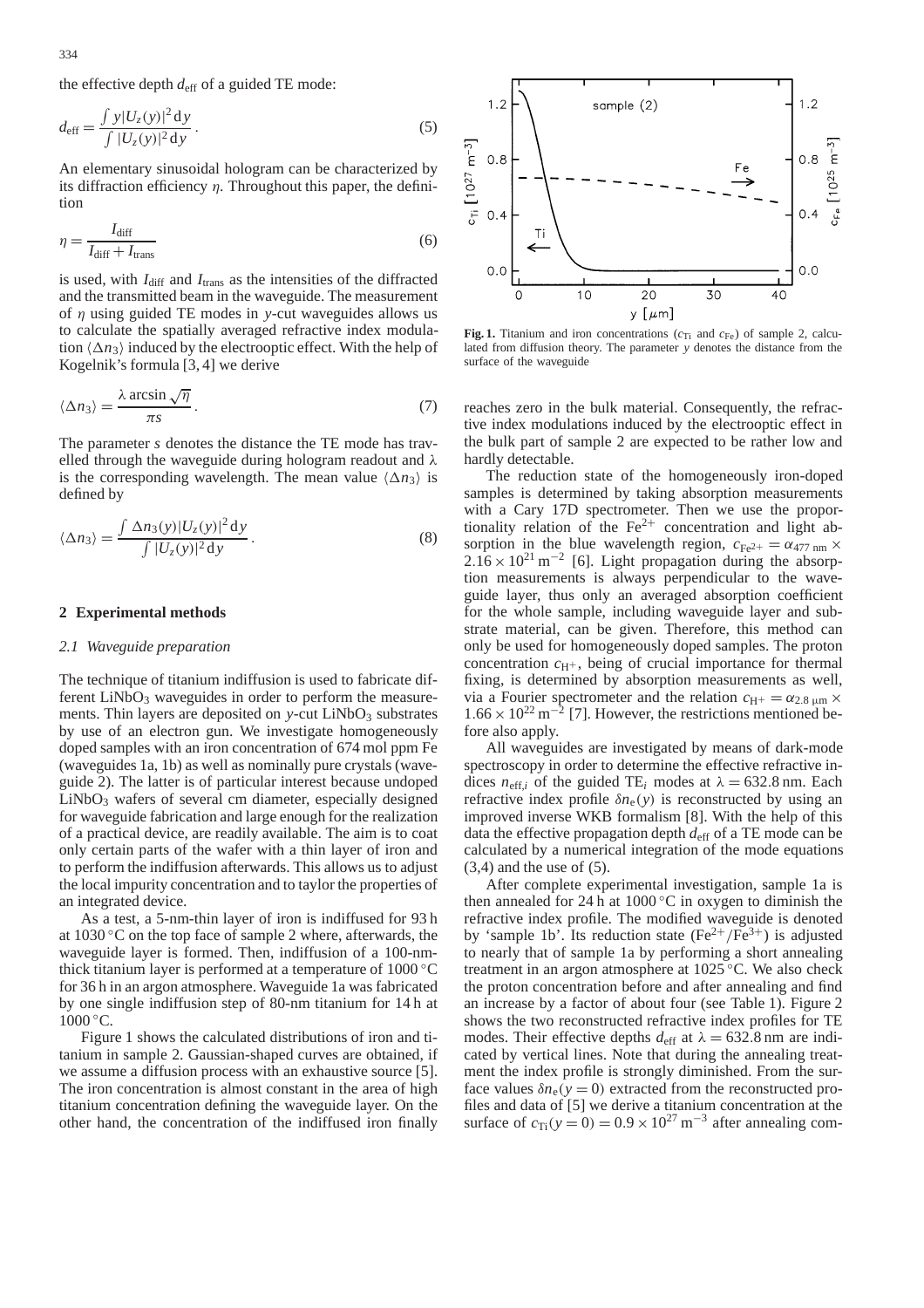**Table 1.** Fabrication parameters of the investigated waveguides on *y*-cut LiNbO<sub>3</sub> substrates. The surface concentration  $c_{Ti}(0)$  is deduced from the measured refractive index profiles. The ratio  $c_{Fe^{2+}}/c_{Fe^{3+}}$  of Fe<sup>2+</sup> and Fe<sup>3-</sup> ions and the proton concentration  $c_{\text{H}+}$  are extracted from absorption measurements

| Waveguide           | $c_{\text{Ti}}(0)$<br>$10^{27}$ m <sup>-3</sup> | $c_{\text{Fe2+}}/c_{\text{Fe3+}}$ | $c_{\rm H}+$<br>$10^{23}$ m <sup>-3</sup> |
|---------------------|-------------------------------------------------|-----------------------------------|-------------------------------------------|
| 1a                  | 1.7                                             | 0.13                              | 2.0                                       |
| 1 <sub>b</sub><br>2 | 0.9<br>1.6                                      | 0.12<br>9                         | 8.1<br>9                                  |



**Fig. 2.** The refractive index profile  $\delta n_e(y)$  before (waveguide 1a) and after additional annealing (waveguide 1b) versus depth *y*. Vertical lines indicate the effective propagation depths of TE modes at  $\lambda = 632.8$  nm

pared to an initial value of  $c_{Ti}(y=0) = 1.7 \times 10^{27} \text{ m}^{-3}$ . For waveguide 2 the profile reconstruction yields  $c_{Ti}(y=0)$  =  $1.6 \times 10^{27}$  m<sup>-3</sup>, which is about 20% larger than the surface value of  $1.3 \times 10^{27}$  m<sup>-3</sup> (see Fig. 1) derived from diffusion theory. The data set characterizing the fabricated waveguides is summarized in Table 1.

## *2.2 Holographic measurements*

A two-beam interference setup is used to record phase gratings in the waveguides. The experimental scheme is shown in Fig. 3a. The two writing beams  $I_S$  and  $I_R$  are expanded



**Fig. 3a,b.** Geometry of the waveguide for hologram writing and reading. **a** Two expanded writing beams *IS*, *IR* of extraordinary polarization illuminate the whole sample. **b** Gratings are read using guided TE modes excited via a rutile prism

by suitable lenses and illuminate the whole sample with the waveguide layer on its top face. The light polarization is chosen to be along the *c* direction. Note that the two beams impinge upon the sample in a plane of incidence that is perpendicular to the waveguide layer. In all our recording experiments we use the light of an argon ion laser at  $\lambda = 514.5$  nm. The two writing beams intersect at an angle of  $2\Theta = 20^\circ$  (in air), which results in a grating period of  $\Lambda = 1.5 \,\mu\text{m}$  in the waveguide. Each beam has an intensity of 240 Wm−2. All fixing experiments are performed in the following way. First, the sample is heated with the help of a Eurotherm controller to a temperature of  $180 \pm 0.1$  °C. Then, the two writing beams are switched on and the grating is written. After the beams are switched off, the waveguide is cooled down, and the fixed grating is developed with the white light of a halogen lamp. Elementary holograms recorded in this way are called 'fixed gratings, recorded at  $180^{\circ}$ C' throughout this paper. Unfixed holographic gratings are recorded by using the same writing geometry, except that the sample is kept at a temperature of about  $20^{\circ}$ C. In the following they are labelled as 'unfixed gratings written at room temperature'.

For readout of the recorded gratings a weak laser beam of a He–Ne laser with a wavelength of  $\lambda = 632.8$  nm is coupled into the waveguide via a rutile prism, as illustrated in Fig. 3b. The various TE modes are excited by adjusting the coupling angle. Because of the small dimensions of the samples,  $x_0 \times$  $y_0 \times z_0 \approx 3$  mm  $\times$  1 mm  $\times$  5 mm, we cannot apply an outcoupling prism, and the transmitted and the diffracted beam both leave the waveguide via the polished endface. A cylindrical lens focuses the outcoupled light onto photodetectors. For the homogeneously iron-doped samples, we are able to determine accurately the distance *s* that the light has travelled in the waveguide when the hologram is read: we measure the diffraction efficiency  $\eta$  of the bulk material in both the writing and the readout geometry. Knowing the thickness  $y_0$  of our crystals, we can calculate the interaction length *s* by using Kogelnik's formula. For waveguide 2 this is not possible because it is inhomogeneously doped with iron, and *s* can only be approximated by the distance between the incoupling spot at the prism and the endface of the sample.

## *2.3 Active phase stabilization system*

To fix a hologram efficiently, it is essential that the crystal is heated to high temperatures during recording. Large temperature gradients are generated, which crucially affect the stability of the setup because of air convection and thermal expansion. This results in a distortion of the phase relation between the two writing beams; the phase relation being almost random. Consequently, the interference pattern in the sample begins to move and the modulation of the fixed grating is rather small. Performing the whole fixing experiment in a vacuum chamber [9] is one way of supressing this effect. An alternative is the implementation of an active stabilization system [10–12]. Our experimental setup is illustrated schematically in Fig. 4. One of the writing beams is phasemodulated with the help of a piezo-driven mirror. We denote the modulation signal by  $\psi_d$  sin( $\Omega t$ ), where  $\psi_d$  is the amplitude and  $\Omega$  the frequency. A small glass plate is placed directly behind the waveguide. This plate is lifted slightly, so that light can impinge upon it without traveling through the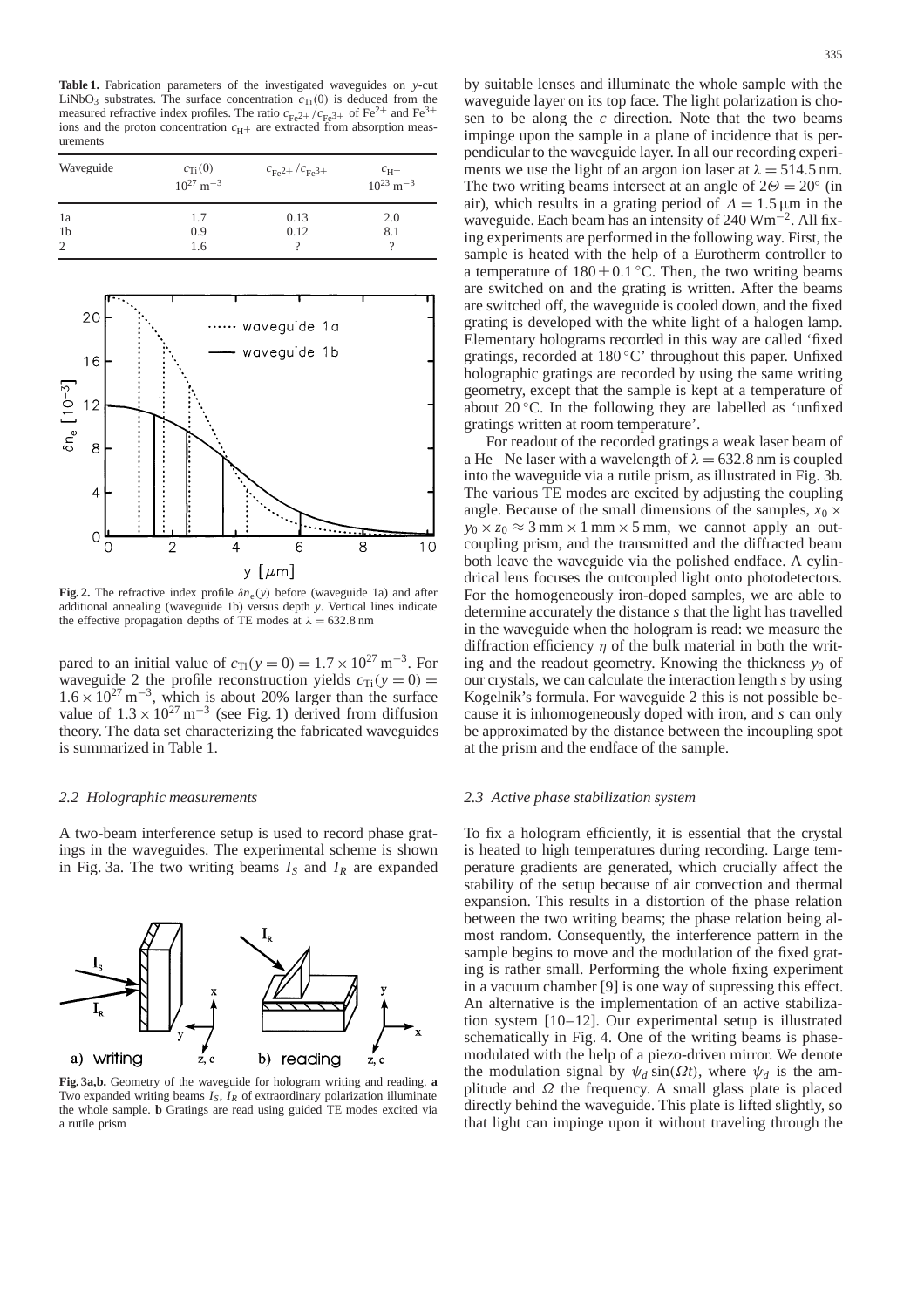

**Fig. 4.** The holographic setup and the active stabilization system. A small glass plate yields a second interference pattern that is imaged on a photodetector. HV, high-voltage amplifier; SG, sine-generator; LI, lock-in amplifier; INT, integrator

crystal. If the plate is properly adjusted, one writing beam is partly reflected from the plate, precisely in the direction of the other beam. A second interference pattern appears and this is imaged on a photodetector. The detector carries a small iris diaphragm, its diameter being small compared to the period of the intensity pattern. A lock-in amplifier, tuned to  $\Omega$ , separates the control signal  $I^{\Omega}$ , by which the active stabilization system is driven [10]:

$$
I^{\Omega} = -2\sqrt{I_S^0 I_R^0} \psi_d \sin\left(\left[k_S - k_R\right] \cdot r + \psi\right) \sin(\Omega t) \,. \tag{9}
$$

In this equation  $k_S$  and  $k_R$  denote the wavevectors, and  $\psi$  is the general phase difference between the writing beams. The signal  $I^{\Omega}$  is integrated and fed together with  $\psi_d \sin(\Omega t)$  to a high-voltage amplifier that drives the piezo crystal. The performance of the stabilization system is as follows. Each time a perturbation occurs, the control signal  $I^{\Omega}$  acquires a nonzero value. The piezo crystal starts to move until the control signal has vanished again. As a result, the phase relation  $\psi$ will be preserved.

#### **3 Experimental results**

Figure 5 shows the depth dependence of the refractive index modulation of a thermally fixed grating in the waveguide layer of sample 1a recorded for 120 min at 180 ◦C. The grating is read with light of different laser lines between 457 nm and 690 nm in order to increase the number of measured values for  $\langle \Delta n_{fix} \rangle$ . It can be concluded that thermal fixing works not only in bulk  $LiNbO<sub>3</sub>$ : Fe crystals, but also in LiNbO<sub>3</sub>:Fe:Ti waveguides. The modulation  $\langle \Delta n_{fix} \rangle$  is not constant over the waveguide layer. The closer we come to the surface of the waveguide, the lower are the observed values  $\langle \Delta n_{fix} \rangle$ . The solid line indicates a fit of a Gaussian function with a constant width corresponding to that of the refractive index profile. As the profile  $\delta n_e(y)$  is a measure for the distribution of titanium ions in the waveguide [5], we conclude that there is a strong correlation between the titanium concentration  $c_{Ti}$  and the inverse refractive index modulation  $\langle \Delta n_{fix} \rangle$ .

In Fig. 6 the results of recording unfixed holograms at room temperature in the same waveguide 1a are presented for different writing times. The refractive index modulations



**Fig. 5.** Refractive index modulation  $\langle \Delta n_{fix} \rangle$  of a grating written and fixed simultaneously at 180 ℃ for 120 min in waveguide 1a as a function of effective depth  $d_{\text{eff}}$ . The solid line is the best fitting Gaussian function; its width coincides with that of the reconstructed refractive index profile



**Fig. 6.** Refractive index modulation  $\langle \Delta n_{RT} \rangle$  of unfixed gratings recorded at room temperature in waveguide 1a as a function of effective depth  $d_{\text{eff}}$ 

measured in the bulk material are shown in the right-hand part of the figure. We see the tendency for a strong lowering of the modulation  $\langle \Delta n_{\text{RT}} \rangle$  at the top of the waveguide layer for these unfixed gratings. Even an increase in the recording time of up to 30 min cannot suppress this effect.

In Fig. 7 we illustrate the refractive index changes of fixed gratings for different writing times in sample 1a. Large amplitudes for TE modes guided deep in the sample are measured, and these increase with recording time. In contrast to these results, the absolute values for the  $TE_0$  mode near the surface remain at a low level, often hardly detectable.

Then we repeat the experimental investigation with waveguide 1b. Again, unfixed gratings are written at room temperature and compared with fixed gratings recorded at  $180^{\circ}$ C. From the results obtained with unfixed gratings, shown in Fig. 8, it can be concluded that the annealing treatment affects writing even at room temperature. A decrease in the refractive index modulation near the surface is still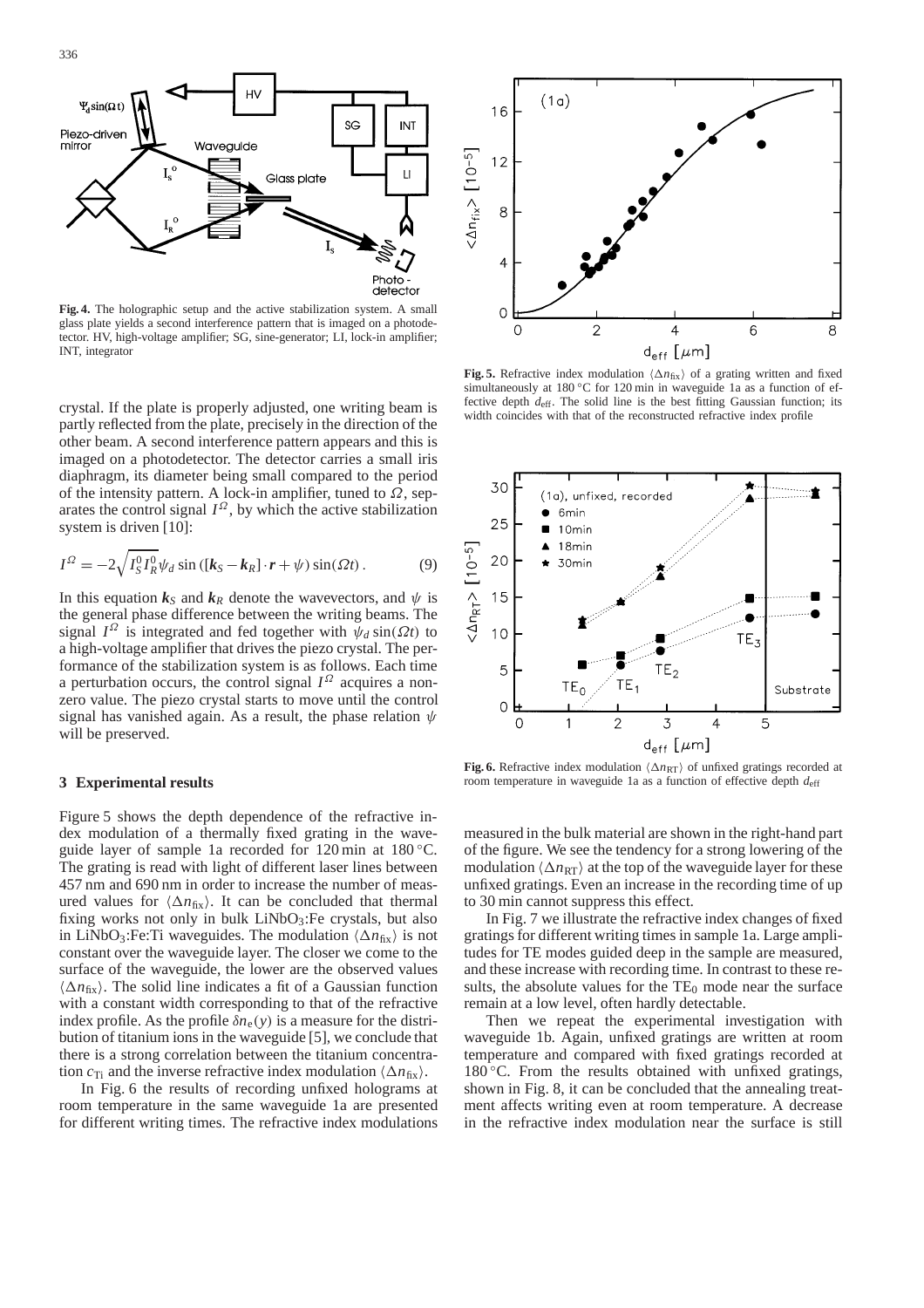

**Fig. 7.** Refractive index modulation  $\langle \Delta n_{fix} \rangle$  observed for thermally fixed gratings recorded at 180 °C in waveguide 1a as a function of effective depth *d*eff



**Fig. 8.** Refractive index modulation  $\langle \Delta n_{RT} \rangle$  of unfixed gratings written at room temperature in waveguide 1b as a function of effective depth  $d_{\text{eff}}$ 

present, but the values for the substrate and the  $TE_0$  mode differ much less than in waveguide 1a.

Figure 9 shows the results for fixed holograms recorded at  $180\degree$ C in sample 1b. Comparison of Fig. 9 and Fig. 7 leads to the conclusion that thermal fixing works much better after the thermal treatment. As the writing time is increased the measured refractive index modulation of fixed gratings still increases over the whole waveguide layer. Even for the  $TE_0$ mode, a modulation of  $\langle \Delta n_{fix} \rangle \approx 1 \times 10^{-4}$  is observed.

We investigated fixed, as well as unfixed gratings recorded at room temperature in the double-diffused waveguide 2. Here the observed modulations  $\langle \Delta n_{RT} \rangle$  and  $\langle \Delta n_{fix} \rangle$ , of unfixed and fixed gratings, are shown together in Fig. 10. Thermal fixing works in the waveguide layer of sample 2, too. As already pointed out, the distance *s* that the reading beam has travelled through this waveguide is not exactly known, but the assumption of  $0.7 \text{ mm} < s < 1.3 \text{ mm}$  seems to be quite



Fig. 9. Refractive index modulation  $\langle \Delta n_{fix} \rangle$  of thermally fixed gratings recorded at 180 ◦C in waveguide 1b as a function of effective depth *d*eff. Relatively high values are measured over the whole waveguide layer, even for the  $TE_0$  mode



**Fig. 10.** Refractive index modulations  $\langle \Delta n_{fix} \rangle$  and  $\langle \Delta n_{RT} \rangle$  of a grating written and fixed at 180 ◦C and of two unfixed gratings recorded at room temperature in waveguide 2 as a function of effective depth  $d_{\text{eff}}$ . Here, the measurement of  $\Delta n_{fix}$  and  $\Delta n_{RT}$  in the substrate is not possible. For this reason the interaction length *s* cannot be derived precisely

reasonable. Again, the decrease in the measured refractive index modulations in the surface area is obvious. This holds for thermally fixed gratings as well as for gratings written at room temperature.

# **4 Discussion**

We want to give a possible explanation for the decrease in the measured refractive index modulations near the surface of the waveguides investigated. Several authors have proposed a model in which one assumes stabilization of  $Fe^{2+}$  by the indiffused titanium  $[4, 13]$  found in LiNbO<sub>3</sub> only in the valence state  $Ti^{4+}$ . This effect is especially pronounced for large titanium concentrations. The titanium concentration reaches values of about  $10^{27}$  m<sup>-3</sup> in the surface region of our waveguides. However, the typical iron concentration of the sam